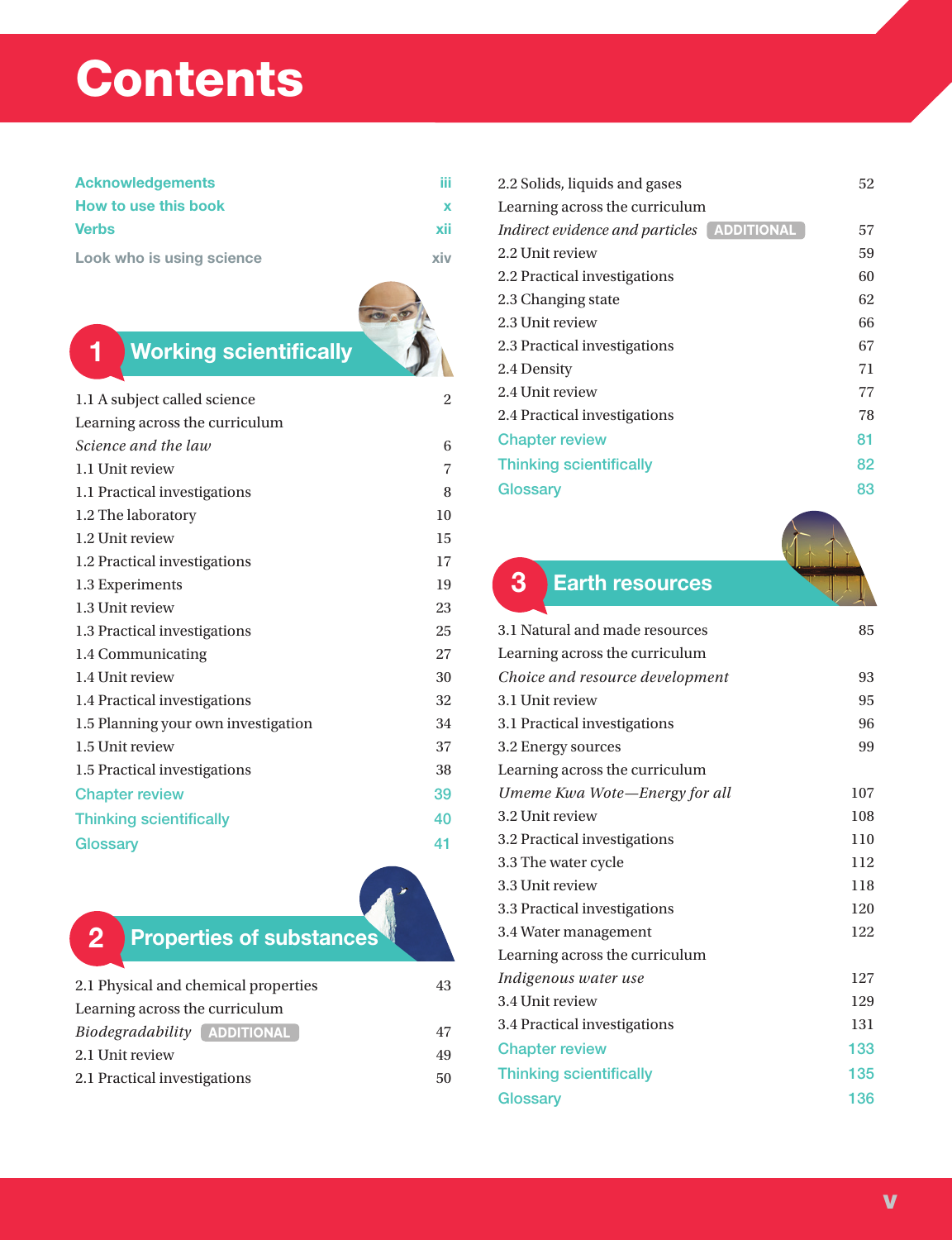# **Contents**



#### 4 Mixtures

| 4.1 Types of mixtures               | 139 |
|-------------------------------------|-----|
| 4.1 Unit review                     | 143 |
| 4.1 Practical investigations        | 145 |
| 4.2 Separating insoluble substances | 148 |
| 4.2 Unit review                     | 153 |
| 4.2 Practical investigations        | 155 |
| 4.3 Separating soluble substances   | 157 |
| 4.3 Unit review                     | 161 |
| 4.3 Practical investigations        | 163 |
| 4.4 Water as a solvent              | 165 |
| Learning across the curriculum      |     |
| Drinking recycled sewage            | 171 |
| 4.4 Unit review                     | 173 |
| 4.4 Practical investigations        | 175 |
| <b>Chapter review</b>               | 176 |
| <b>Thinking scientifically</b>      | 177 |
| Glossary                            | 178 |
| Look who is using science           | 179 |
|                                     |     |

### **5** Habitats and interactions

| 5.1 Living places              | 181 |
|--------------------------------|-----|
| 5.1 Unit review                | 187 |
| 5.1 Practical investigations   | 189 |
| 5.2 Food chains and food webs  | 191 |
| 5.2 Unit review                | 195 |
| 5.2 Practical investigations   | 197 |
| 5.3 Impacts on ecosystems      | 198 |
| Learning across the curriculum |     |
| Biological control             | 205 |
| 5.3 Unit review                | 207 |

| 5.3 Practical investigations   | 209 |
|--------------------------------|-----|
| 5.4 Effects of industry        | 210 |
| Learning across the curriculum |     |
| Regrowing a forest             | 216 |
| 5.4 Unit review                | 217 |
| 5.4 Practical investigations   | 219 |
| <b>Chapter review</b>          | 222 |
| <b>Thinking scientifically</b> | 224 |
| Glossary                       | 225 |

### **6** Classification